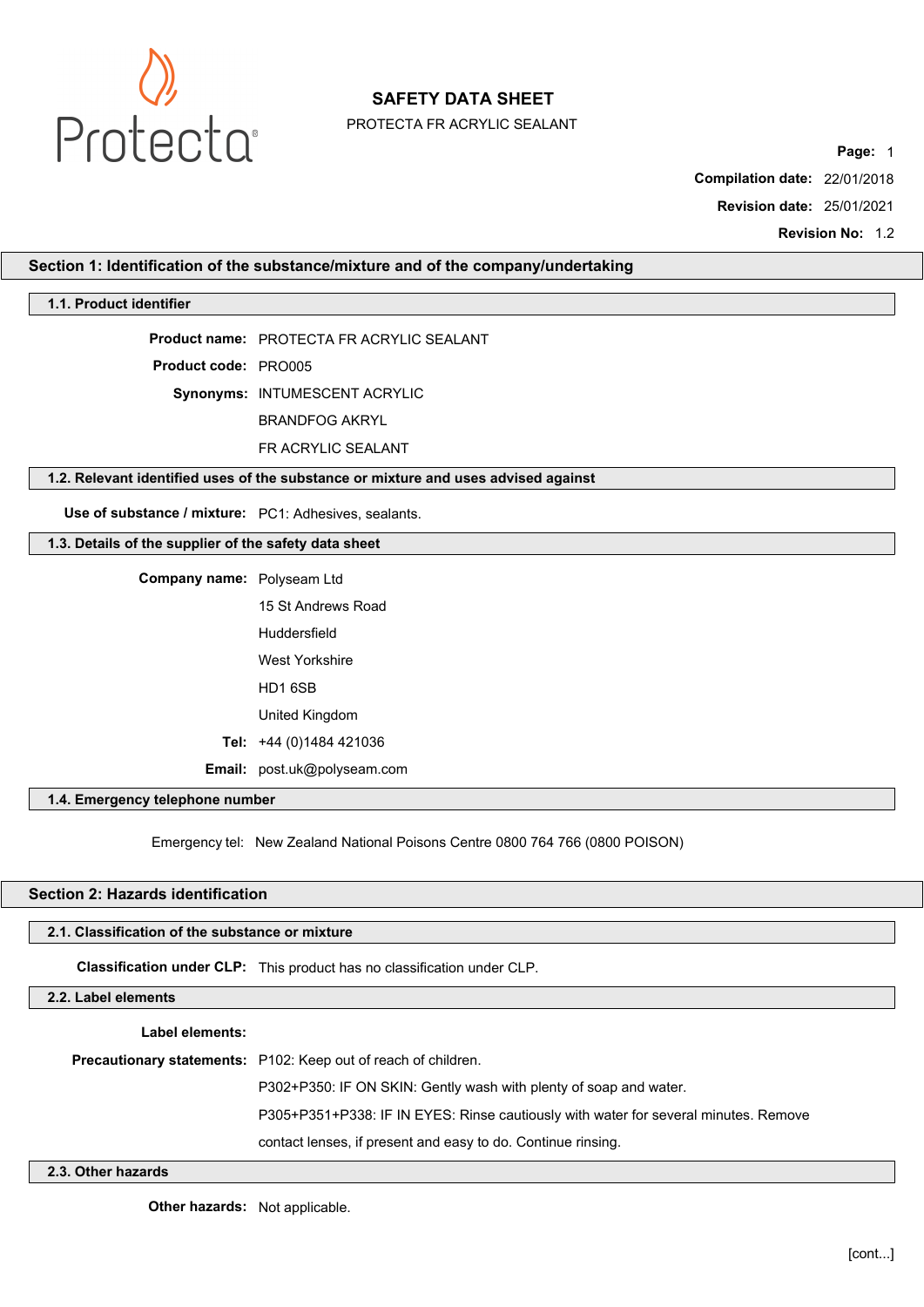# PROTECTA FR ACRYLIC SEALANT

**Page:** 2

# **PBT:** This product is not identified as a PBT/vPvB substance.

### **Section 3: Composition/information on ingredients**

**3.2. Mixtures**

# **Section 4: First aid measures**

# **4.1. Description of first aid measures**

**Skin contact:** Wash immediately with plenty of soap and water.

**Eye contact:** Bathe the eye with running water for 15 minutes.

**Ingestion:** Wash out mouth with water.

**Inhalation:** Not applicable.

#### **4.2. Most important symptoms and effects, both acute and delayed**

**Skin contact:** There may be mild irritation at the site of contact.

**Eye contact:** There may be irritation and redness.

**Ingestion:** There may be irritation of the throat.

**Inhalation:** No data available.

**Delayed / immediate effects:** No data available.

### **4.3. Indication of any immediate medical attention and special treatment needed**

**Immediate / special treatment:** Not applicable.

### **Section 5: Fire-fighting measures**

# **5.1. Extinguishing media**

**Extinguishing media:** Suitable extinguishing media for the surrounding fire should be used.

### **5.2. Special hazards arising from the substance or mixture**

**Exposure hazards:** In combustion emits toxic fumes.

### **5.3. Advice for fire-fighters**

**Advice for fire-fighters:** Wear self-contained breathing apparatus. Wear protective clothing to prevent contact

with skin and eyes.

### **Section 6: Accidental release measures**

#### **6.1. Personal precautions, protective equipment and emergency procedures**

**Personal precautions:** Refer to section 8 of SDS for personal protection details.

### **6.2. Environmental precautions**

**Environmental precautions:** Do not discharge into drains or rivers.

### **6.3. Methods and material for containment and cleaning up**

**Clean-up procedures:** Absorb into dry earth or sand. Collect mechanically for disposal.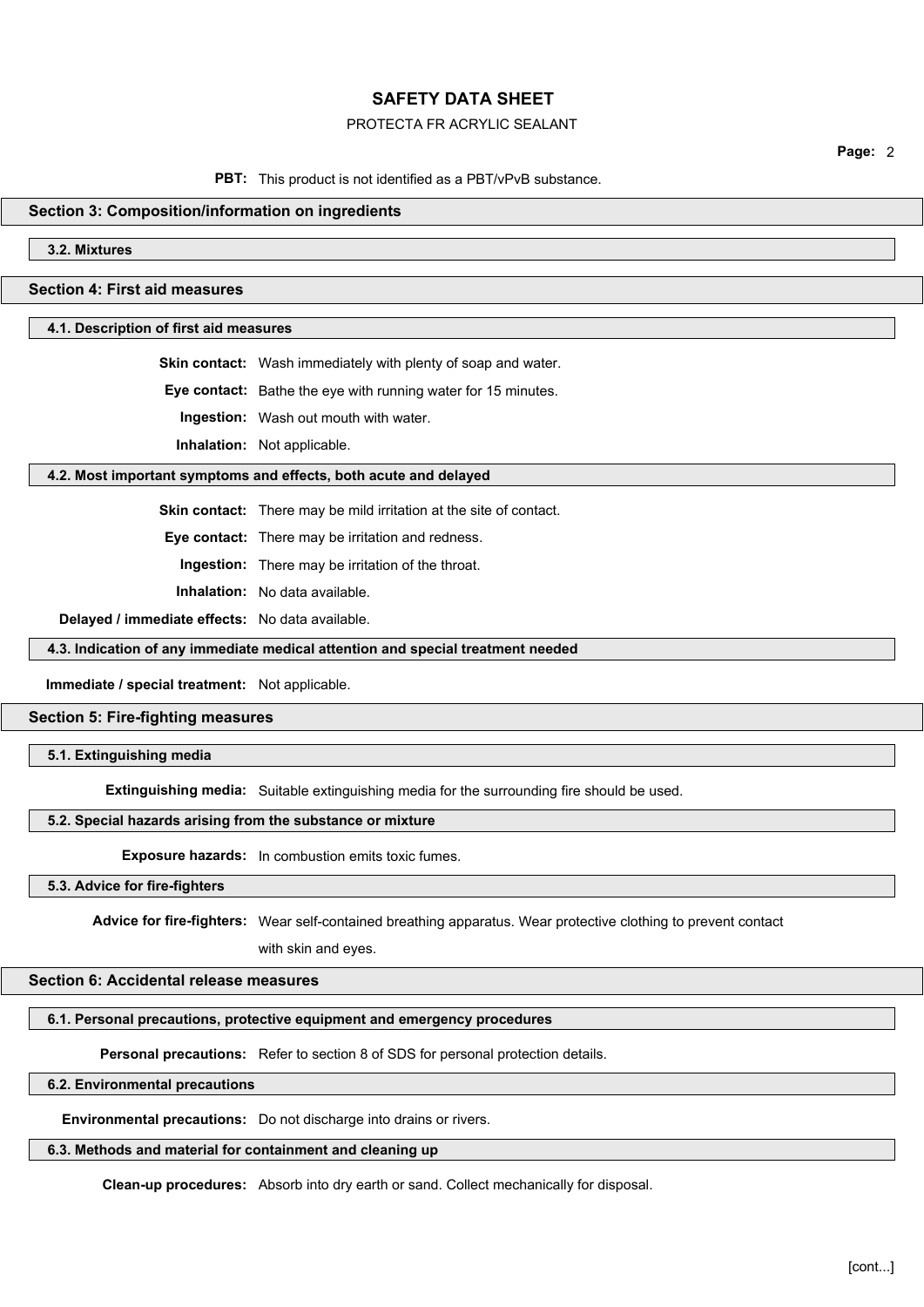# PROTECTA FR ACRYLIC SEALANT

#### **6.4. Reference to other sections**

**Reference to other sections:** Refer to section 8 of SDS. Refer to section 13 of SDS.

### **Section 7: Handling and storage**

### **7.1. Precautions for safe handling**

**Handling requirements:** Ensure there is sufficient ventilation of the area.

# **7.2. Conditions for safe storage, including any incompatibilities**

**Storage conditions:** Store in a cool, well ventilated area.

**Suitable packaging:** Must only be kept in original packaging.

# **7.3. Specific end use(s)**

**Specific end use(s):** PC1: Adhesives, sealants.

### **Section 8: Exposure controls/personal protection**

**8.1. Control parameters**

**Workplace exposure limits:** No data available.

**DNEL/PNEC Values**

**DNEL / PNEC** No data available.

#### **8.2. Exposure controls**

| Engineering measures: Not applicable.  |                                                              |
|----------------------------------------|--------------------------------------------------------------|
|                                        | Respiratory protection: Respiratory protection not required. |
|                                        | <b>Hand protection:</b> Gloves are not normally required.    |
| <b>Eye protection:</b> Safety glasses. |                                                              |
|                                        | <b>Skin protection:</b> Protective clothing.                 |
|                                        | <b>Environmental:</b> No special requirement.                |

# **Section 9: Physical and chemical properties**

# **9.1. Information on basic physical and chemical properties**

| <b>State: Paste</b>                                  |                                        |                        |        |
|------------------------------------------------------|----------------------------------------|------------------------|--------|
|                                                      | <b>Colour:</b> Various                 |                        |        |
|                                                      | <b>Odour:</b> Characteristic odour     |                        |        |
| Evaporation rate: No data available.                 |                                        |                        |        |
|                                                      | <b>Oxidising:</b> Not applicable.      |                        |        |
| <b>Solubility in water: Soluble</b>                  |                                        |                        |        |
| <b>Viscosity: Viscous</b>                            |                                        |                        |        |
| Boiling point/range°C: Not applicable.               | Melting point/range°C: Not applicable. |                        |        |
| <b>Flammability limits %: lower:</b> Not applicable. |                                        | upper: Not applicable. |        |
| <b>Flash point<sup>°</sup>C</b> : Not applicable.    | Autoflammability°C: Not applicable.    |                        |        |
| Vapour pressure: No data available.                  | Relative density: 1.55 to 1.65         |                        |        |
| <b>pH:</b> 8.0                                       |                                        |                        | [cont] |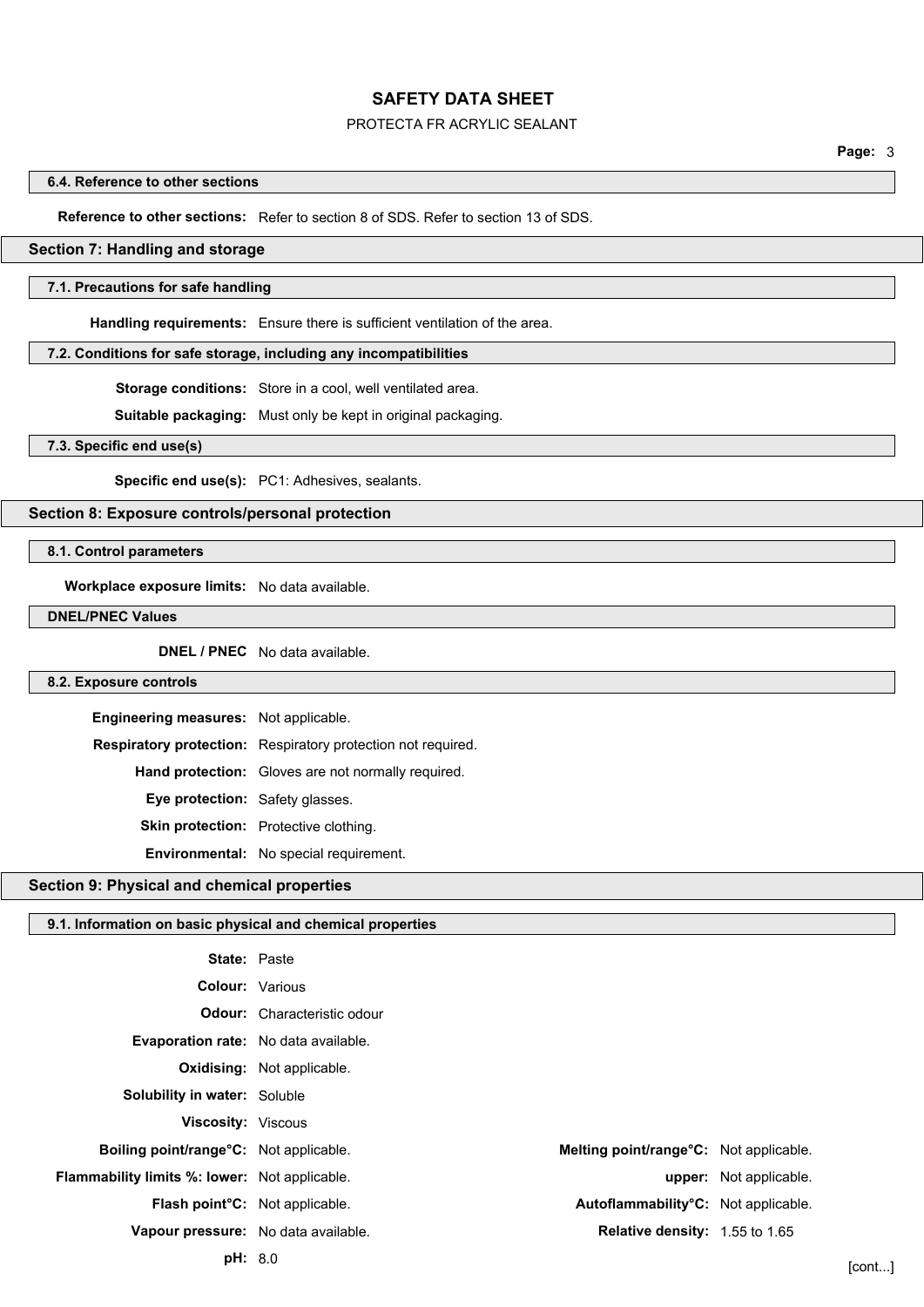# PROTECTA FR ACRYLIC SEALANT

**Page:** 4

**VOC g/l:** 4.45

### **9.2. Other information**

**Other information:** Not applicable.

# **Section 10: Stability and reactivity**

# **10.1. Reactivity**

**Reactivity:** Stable under recommended transport or storage conditions.

# **10.2. Chemical stability**

**Chemical stability:** Stable under normal conditions.

# **10.3. Possibility of hazardous reactions**

**Hazardous reactions:** Hazardous reactions will not occur under normal transport or storage conditions.

Decomposition may occur on exposure to conditions or materials listed below.

# **10.4. Conditions to avoid**

**Conditions to avoid:** No information available

# **10.5. Incompatible materials**

**Materials to avoid:** Not applicable.

# **10.6. Hazardous decomposition products**

**Haz. decomp. products:** In combustion emits toxic fumes of carbon dioxide / carbon monoxide.

# **Section 11: Toxicological information**

**11.1. Information on toxicological effects**

### **Excluded hazards for substance:**

| Hazard                         | Route | Basis                 |
|--------------------------------|-------|-----------------------|
| Acute toxicity (ac. tox. 4)    |       | No hazard: calculated |
| Acute toxicity (ac. tox. 3)    |       | No hazard: calculated |
| Acute toxicity (ac. tox. 2)    |       | No hazard: calculated |
| Acute toxicity (ac. tox. 1)    |       | No hazard: calculated |
| Skin corrosion/irritation      |       | No hazard: calculated |
| Serious eye damage/irritation  |       | No hazard: calculated |
| Respiratory/skin sensitisation |       | No hazard: calculated |
| Germ cell mutagenicity         |       | No hazard: calculated |
| Carcinogenicity                |       | No hazard: calculated |
| Reproductive toxicity          |       | No hazard: calculated |
| STOT-single exposure           |       | No hazard: calculated |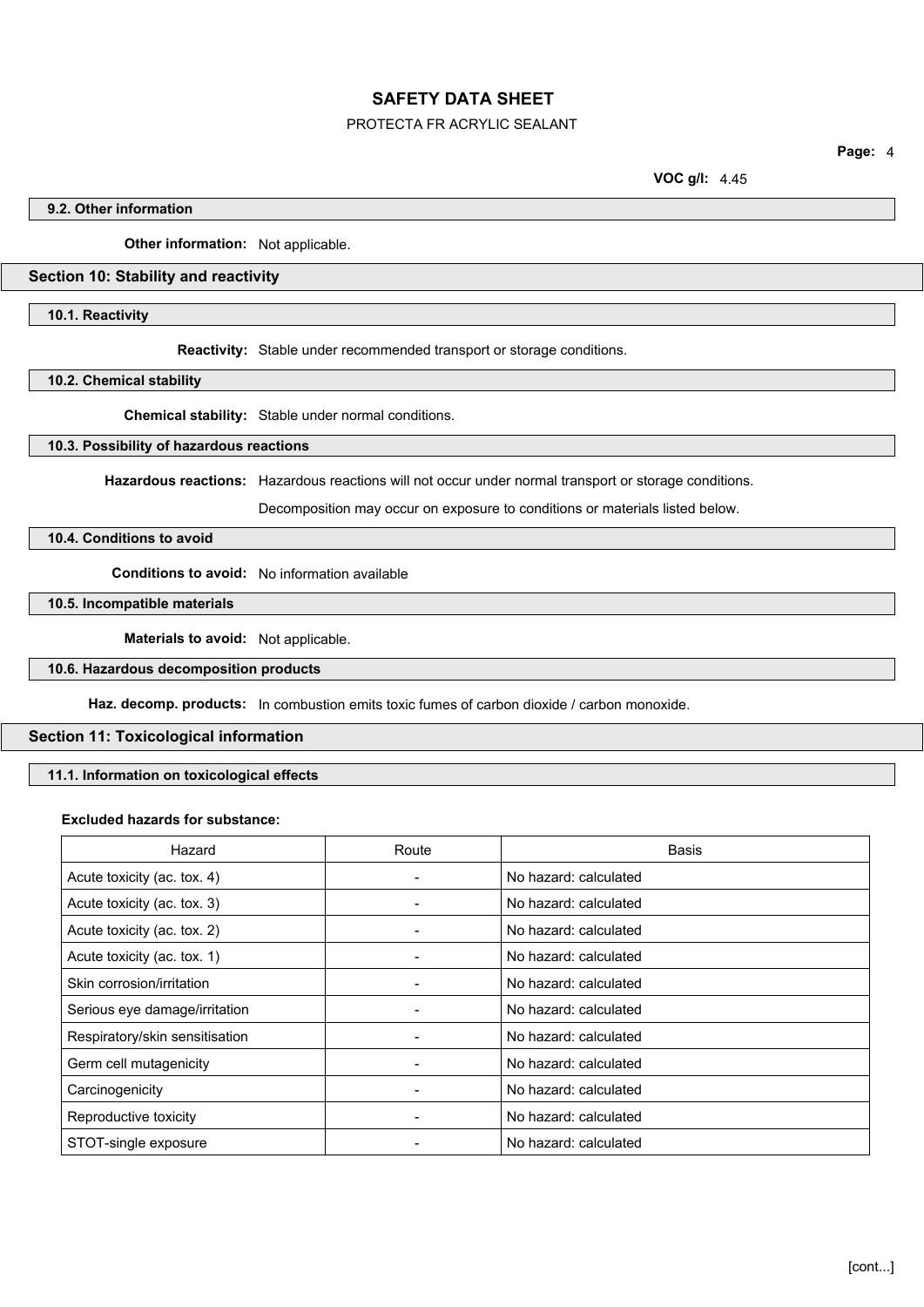# PROTECTA FR ACRYLIC SEALANT

**Page:** 5

| ST0<br>' exposure<br>l-repeated | $\sim$ | calculated<br>. nazar∩<br>N0 |
|---------------------------------|--------|------------------------------|
| hazard<br>Aspiration            |        | calculated<br>hazard<br>No   |

### **Symptoms / routes of exposure**

**Skin contact:** There may be mild irritation at the site of contact.

**Eye contact:** There may be irritation and redness.

**Ingestion:** There may be irritation of the throat.

**Inhalation:** No data available.

**Delayed / immediate effects:** No data available.

**Other information:** Not applicable.

**Section 12: Ecological information**

#### **12.1. Toxicity**

**Ecotoxicity values:** No data available.

#### **12.2. Persistence and degradability**

**Persistence and degradability:** Biodegradable.

# **12.3. Bioaccumulative potential**

**Bioaccumulative potential:** No bioaccumulation potential.

**12.4. Mobility in soil**

**Mobility:** No data available.

# **12.5. Results of PBT and vPvB assessment**

**PBT identification:** This product is not identified as a PBT/vPvB substance.

### **12.6. Other adverse effects**

**Other adverse effects:** Negligible ecotoxicity.

# **Section 13: Disposal considerations**

### **13.1. Waste treatment methods**

|                                             | <b>Disposal operations:</b> Transfer to a suitable container and arrange for collection by specialised disposal |
|---------------------------------------------|-----------------------------------------------------------------------------------------------------------------|
|                                             | company.                                                                                                        |
| <b>Recovery operations:</b> Not applicable. |                                                                                                                 |
| Waste code number: 08 04 10                 |                                                                                                                 |
|                                             | Disposal of packaging: Dispose of as normal industrial waste.                                                   |
|                                             | <b>NB:</b> The user's attention is drawn to the possible existence of regional or national                      |
|                                             | regulations regarding disposal.                                                                                 |

### **Section 14: Transport information**

**Transport class:** This product does not require a classification for transport.